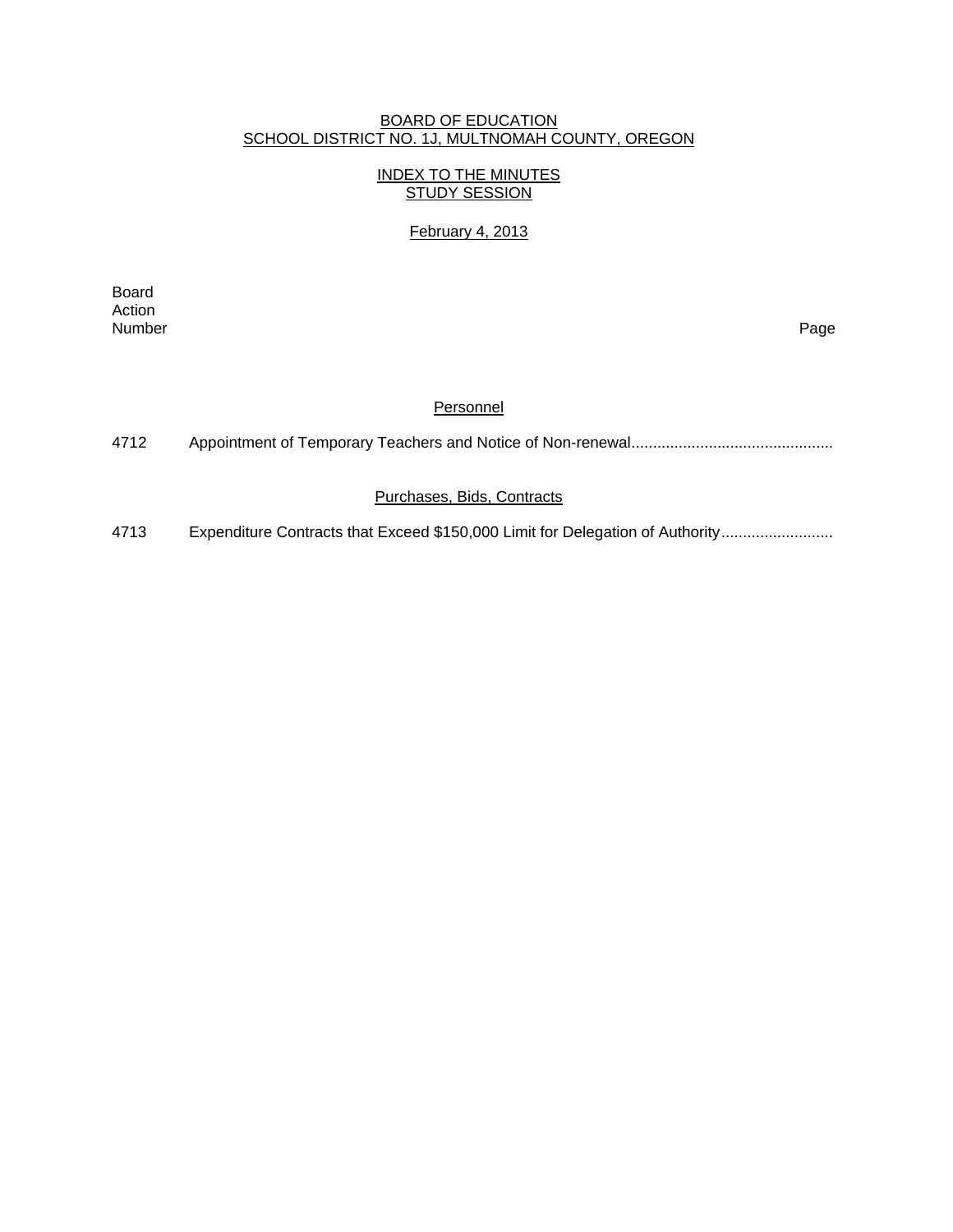#### OFFICE OF THE BOARD OF EDUCATION SCHOOL DISTRICT NO. 1J, MULTNOMAH COUNTY, OREGON BLANCHARD EDUCATION SERVICE CENTER PORTLAND, OREGON

The Regular Meeting of the Board of Education came to order at 6:00pm at the call of Co-Chair Greg Belisle in the Board Auditorium of the Blanchard Education Service Center, 501 N. Dixon St, Portland, Oregon.

There were present: Pam Knowles

Ruth Adkins Bobbie Regan Trudy Sargent - *absent* Martin Gonzalez, Co-Chair Matt Morton - Greg Belisle, Co-Chair

Alexia Garcia, Student Representative

Staff Carole Smith, Superintendent Caren Huson-Quiniones, Board Senior Specialist

#### **PUBLIC COMMENT**

Joshua Cohen stated his frustration regarding the proposal for Ockley Green. An honest conversation was needed on the best outcomes for the kids. He was disappointed with the Superintendent's proposal. He asked for certainty on the Chief Joseph closure date and the proposed grade reconfiguration. He asked the District to show some respect to the parents as they are PPS' customers.

Eric Ridgway commented that the Jefferson Cluster has a K-5 capture rate of 57% and a middle school capture rate of 38%. The proposed recommendation contains no action for the middle grades and that was not acceptable. Mr. Ridgway asked the Board to vote down the Superintendent's proposal and to keep equity in mind.

Greg Burrill stated that the Board has an important job and that is to help turn the conversation in American politics to what it really takes to provide world class services that we deserve. In education reform we are being led by a business model currently. It's time we learned that the people in the classrooms need to run education reform.

Rita Moore, speaking on behalf of Our Portland Our Schools, requested no school closures in any cluster until a more comprehensive approach to enrollment balancing is done. They share SACET's perspective. Clusters cannot be seen in isolation. One third of all schools in the district have enrollment issues. There has been a lack of clarity in the public engagement process.

### **SUPERINTENDENT'S RECOMMENDATION: JEFFERSON PK-8 ENROLLMENT BALANCING**

Superintendent Smith presented her recommendation for the Jefferson Cluster and walked the Board through her reasonings. Her proposal was about reinforcing stability and it does not preclude the eventual creation of a middle school in the cluster.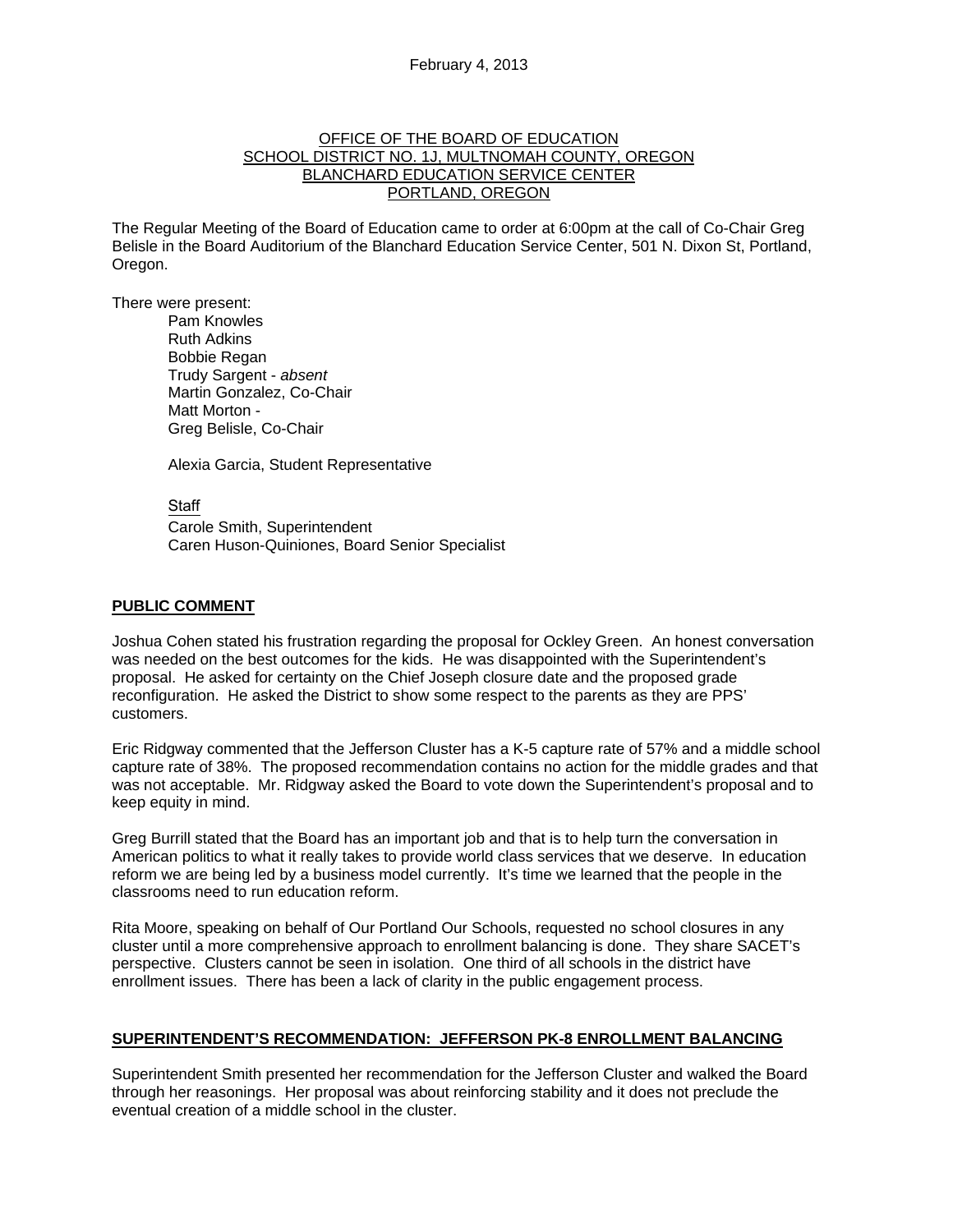Student Representative Garcia asked if there will be more community involvement in the next round of enrollment balancing. Superintendent Smith responded that she will look to SACET for a recommendation on the process.

Director Adkins requested more detail on the moves that will occur, and show what is currently offered vs. what will be offered.

Director Morton questioned the cost of the move/cost of the shift vs. portables at Chief Joseph. At the last community forum, he heard pretty overwhelming support for a middle school in the Jefferson Cluster. The community has supported Chief Joseph and has placed investment in the area, with the covered playground across the street. The cafeteria at Ockley Green is half the size of the one at Chief Joseph, so there will be cost associated with that. Director Morton asked what was going to help him feel like this is a move that gets to the issues we are facing in the Jefferson Cluster; or, will it exacerbate the issues? How can we make a decision that offers the least impact until we have an entire district enrollment balancing discussion?

#### **GRADUATION RATES**

Sue Ann Higgens, Chief Academic Officer, provided a PowerPoint presentation. The 4-year cohort graduation rate in PPS increased by one percentage point in 2012; this is the third year in a row that the rate has increased. A total of 63% of students graduated in 4 years. The achievement gap grew to 39 points between Native Americans and white students. Grant High School closed the achievement gap in graduation rates among white, black and Hispanic students. Franklin, Jefferson, Roosevelt and Wilson High Schools all posted graduation rates for black students equal to or better than those of white students.

Principal Petra Callin, Madison High School, stated her concern about their graduation rates and not making the number they want. They are committed to increasing achievement for every student at Madison, and it was important that schools are funded and supported.

Ms. Higgens stated that given the amount of changes in implementing High School System Design and changes in the system, she was pleased to see that we still had progress on the overall rate. The High School Action Team is about to be commissioned and they will: develop recommendations that improve student achievement and the graduation rate; improve rigor, fairness and responsiveness in instruction in the PPS high school system; improve coordination across the high school system to ensure students are matched to the right learning environment so that every student completes school with the most competitive credential.

Director Regan noted that in the cohort graduation rate by gender, girls were outperforming boys. There was a nine point gap in girls vs. boys. We often talk about race and poverty, but has there been any focus on gender? Ms. Higgens responded yes. As a group, staff looks at gender. Boys have a disproportionate amount of discipline. We need to re-engage and connect with the students instead of pushing them out of the system.

Director Morton mentioned that he felt Native American students were hidden within the data, and he believes they are hidden in the classroom, also. That is an isolating experience. They are not finding themselves in what PPS is offering; this calls for targeted investment.

Director Knowles stated that she was pleased to see that this was the third year that our graduation rates have gone up, but we have a long way to go. She questioned our alternative schools and charter schools.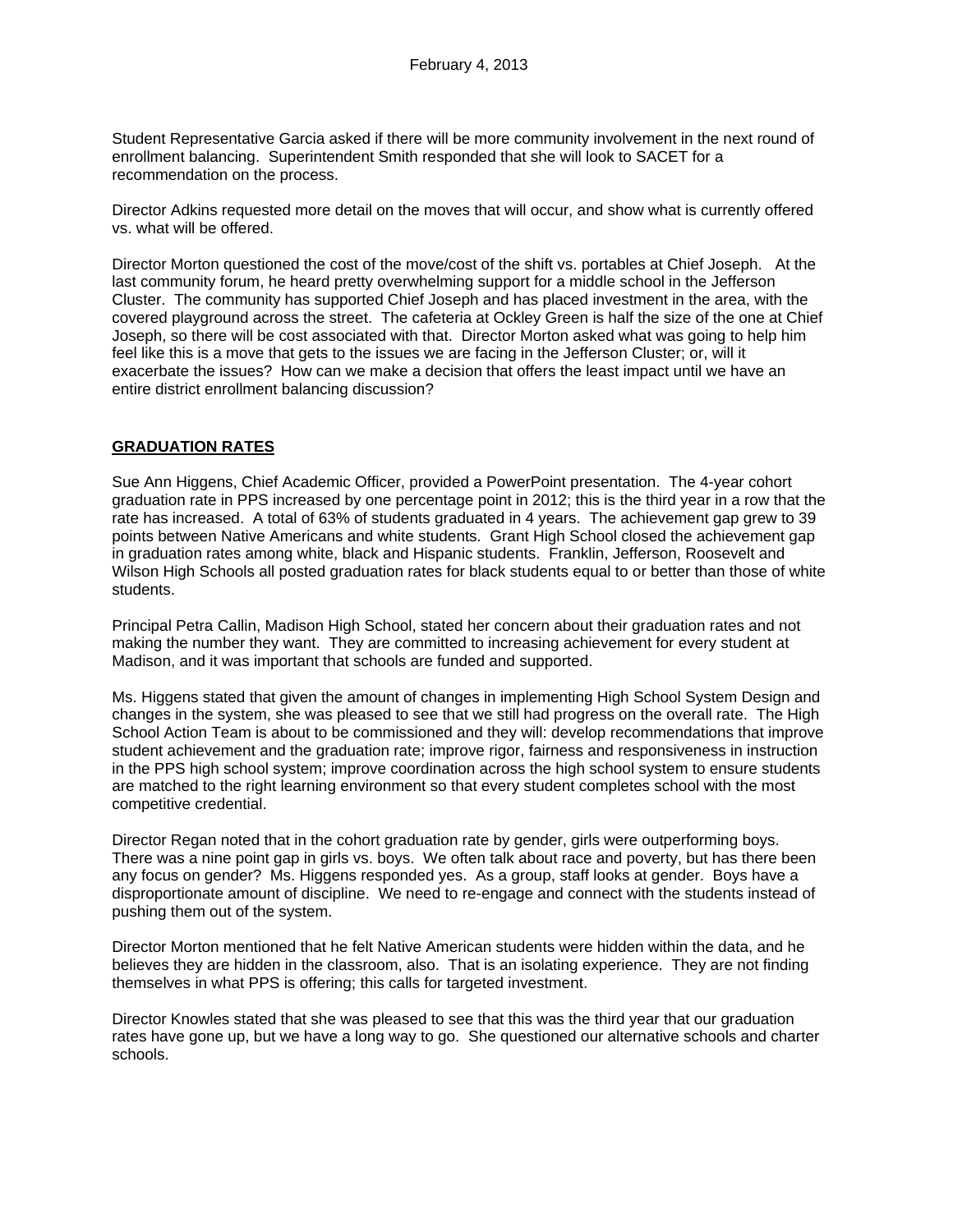## **CAPITAL BOND OVERVIEW: PROCUREMENT**

Jim Owens, Executive Director of the Office of School Modernization (OSM) provided a PowerPoint presentation. Elaine Baker, Director of Procurement, reported that PPS Public Contracting Rules require full and open competition. The School Board will automatically assume the Local Contract Review Board (LCRB). LCRB has several duties: review and approve staff recommendation for contracts greater than \$150,000, approve exemptions from certain competitive provisions based on staff recommendation, delegates authority to the Superintendent, monitors procurement process integrity, and audit protocol under the bond. The bond work will fall under 279C – public improvements (architect, engineer, land surveyor, or related services, construction services). There are three phases of contracts: pre-award (purchasing and contracting manages); award (Purchase and Contracting Department manages), and post-award (OSM manages).

Mr. Owens stated that consultants, builders and vendors may contact the Board; it is recommended that they refer them all to staff.

Director Regan questioned how we will engage students in the bond process. Ms. Baker responded that staff will work with the Pathways Program and career counselors.

### **COMMON CORE STATE STANDARDS**

Ms. Higgens reported that the Common Core State Standards were another strategy to move us toward our equity goals. The work will move us to shifts that will alter the results for us long-term.

Kimberly Matier, Curriculum and Assessment Director, stated that Oregon was one of 47 states that have adopted the common core state standards in English Language Arts and Math. The Standards are a state-led effort, not a federal mandate. It is based on evidence and research. They promote 21<sup>st</sup> century skills. The goal is for all students to be college and career ready.

Dr. Matier added that because we have adopted a new set of standards, and there is increased rigor, we have had to also design a new assessment system. The Smarter Balanced Assessment has been designed by consortium of states in the western region. It is an assessment that the learning has occurred; it has a computer adaptive test (knowledge and skills) and performance tasks (application of knowledge and skills). Student Representative Garcia asked if the Assessment was tied to graduation. Ms. Higgens responded that it will replace the OAKS test. Dr. Matier commented that it will be a better test for our /ESL and immersion language students; it focusses on the work from teachers, the amount of topics being covered have been reduced. Student Representative Garcia mentioned that, in the end, it still was a standardized test and that is an inequitable solution. Why aren't we working on community control over schools? Dr. Matier responded that any kind of test for assessment is for us to have checks and balances; it tells us what our students need. We are tasked to make sure students receive what they need to be college and career ready.

### **ADJOURN**

Co-Chair Belisle adjourned the meeting at 8:38pm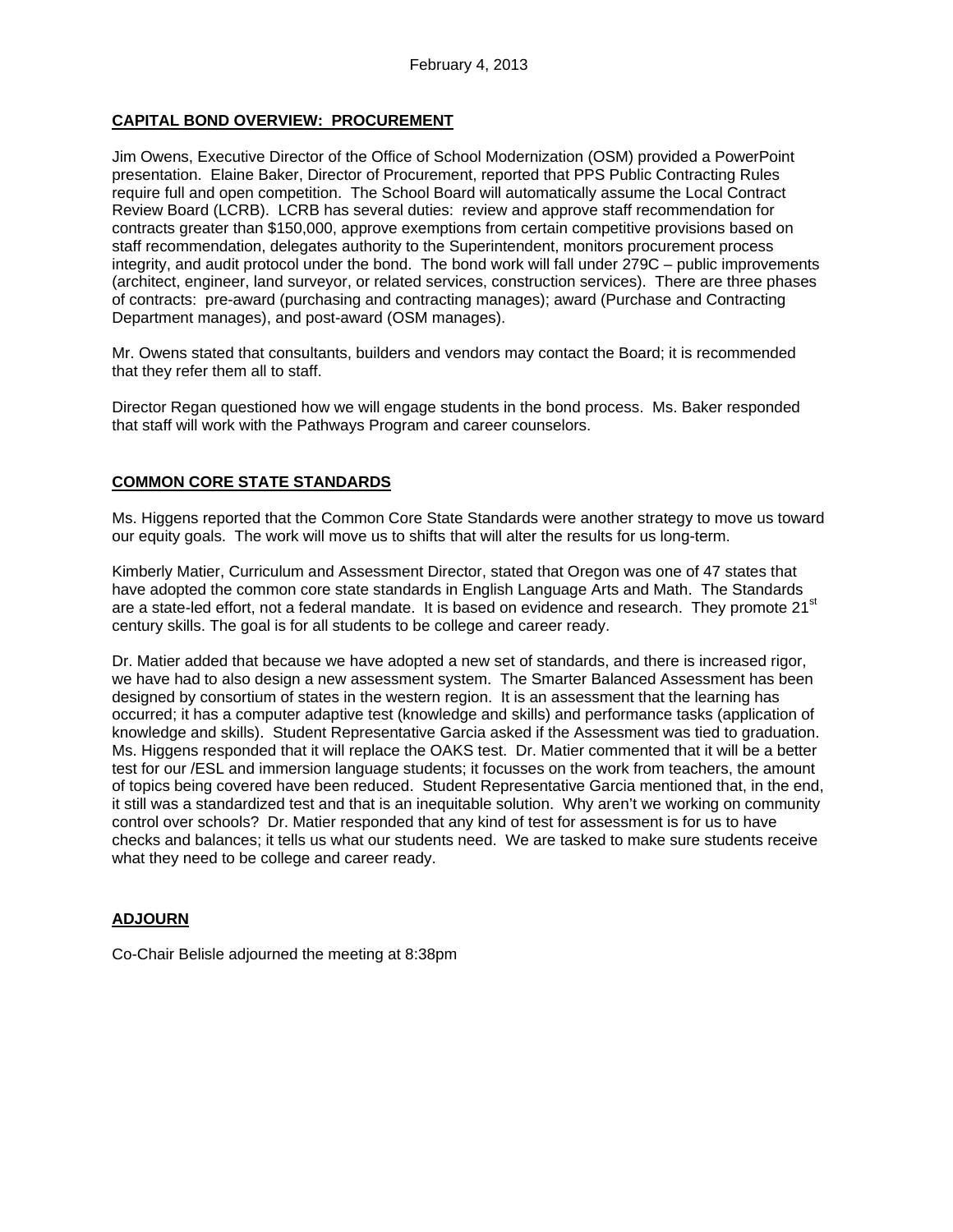# **Personnel**

The Superintendent RECOMMENDED adoption of the following item:

## Numbers 4712

Director Gonzalez moved and Director Adkins seconded the motion to adopt Resolution 4712. The motion was put to a voice vote and passed unanimously (vote: 6-yes, 0-no; with Directors Sargent absent and Student Representative Garcia voting yes, unofficial).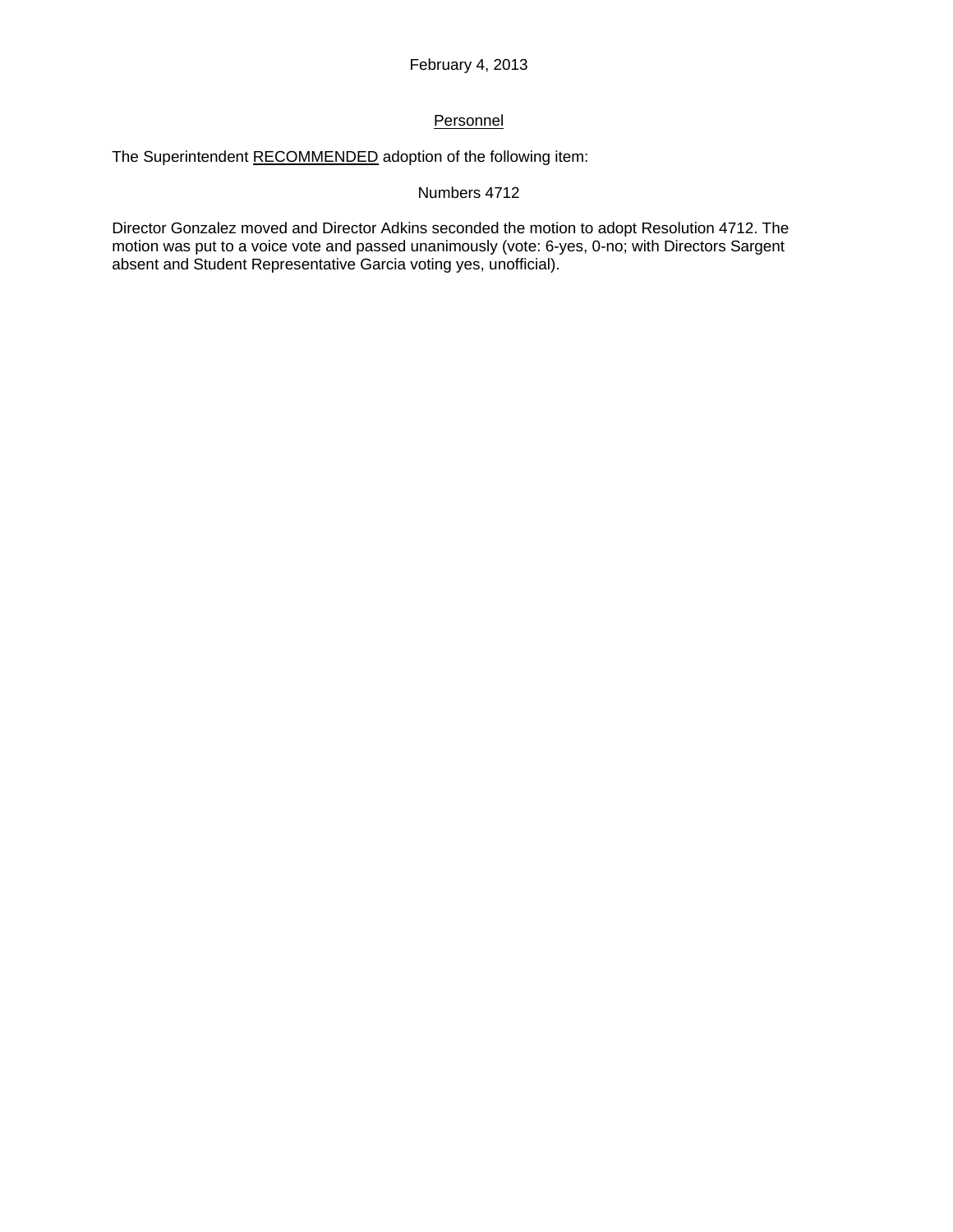## **RESOLUTION No. 4712**

## Appointment of Temporary Teachers and Notice of Non-renewal

## **RESOLUTION**

The Board of Education accepts the recommendation to designate the following persons as temporary teachers for the term listed below. These temporary contracts will not be renewed beyond their respective termination dates because the assignments are temporary and District does not require the teachers' services beyond completion of their respective temporary assignments.

| <b>First</b> | Last                   | ID     | Eff. Date  | <b>Term Date</b> |
|--------------|------------------------|--------|------------|------------------|
| Cory         | <b>Bettinger</b>       | 020031 | 2013-01-02 | 2013-06-19       |
| Maria        | Blagaila               | 021410 | 2013-01-25 | 2013-06-19       |
| Chastity     | Clegg                  | 019252 | 2013-01-02 | 2013-04-03       |
| Jason        | Enyeart                | 016089 | 2012-10-01 | 2012-12-15       |
| Stacey       | Freeman                | 016558 | 2012-12-13 | 2013-03-04       |
| Dempsey      | Haupt                  | 021355 | 2012-11-26 | 2013-02-05       |
| Angel        | Henderson              | 021464 | 2012-11-27 | 2013-03-01       |
| Kimberly     | Jarvis                 | 020017 | 2013-01-02 | 2013-06-19       |
| Greg         | Kirkelie (2 temp jobs) | 021230 | 2012-09-11 | 2013-06-19       |
|              |                        |        | 2013-01-07 | 2013-06-19       |
| Kellie       | May                    | 018052 | 2013-01-07 | 2013-06-19       |
| Morgan       | McFadden               | 019580 | 2013-01-08 | 2013-06-19       |
| Mario        | O'Brien                | 017473 | 2012-11-26 | 2013-06-19       |
| Carmen       | Rasmussen              | 014060 | 2012-11-26 | 2013-03-02       |
| Matthew      | Schlotte               | 019172 | 2013-01-04 | 2013-06-19       |

*S. Murray*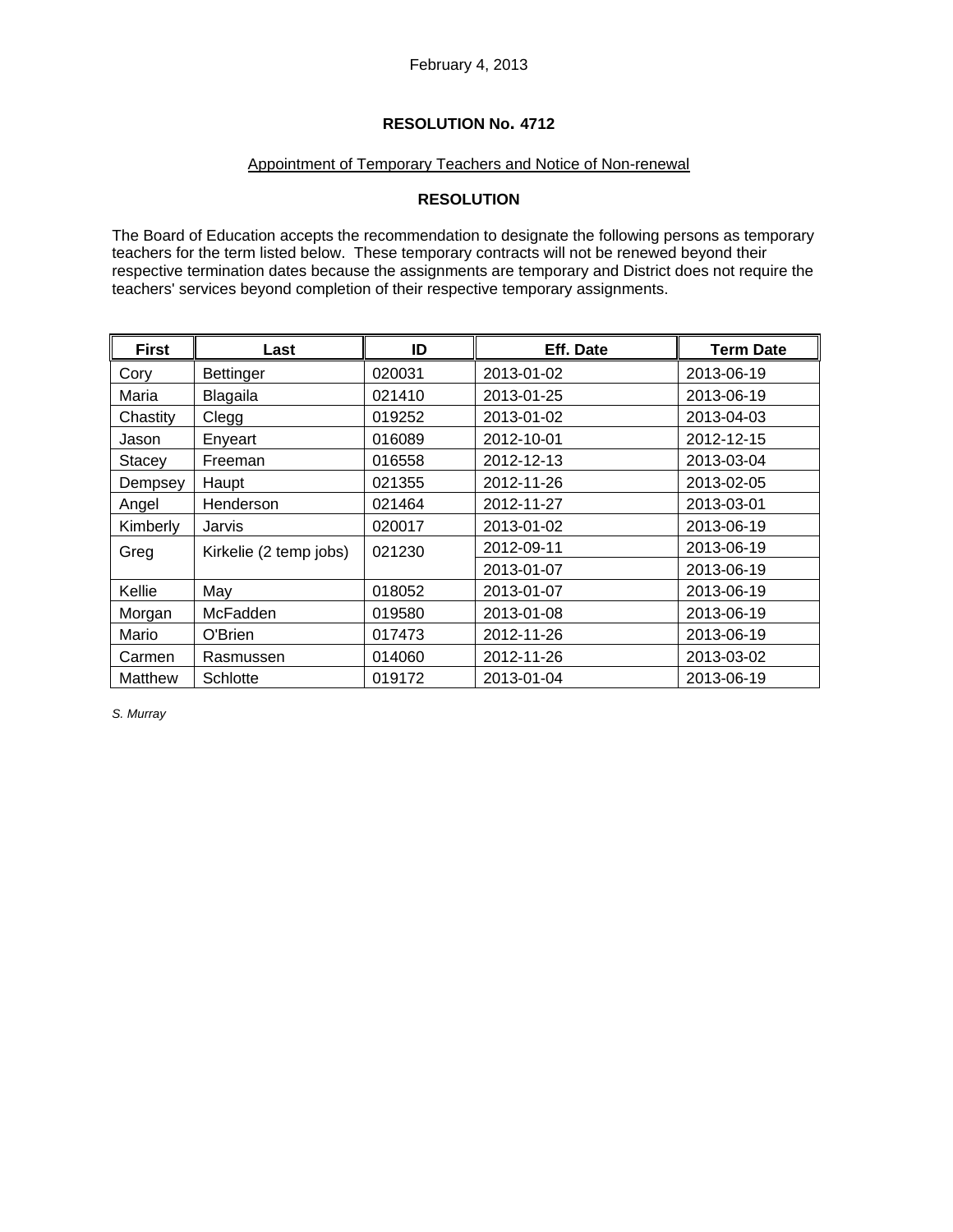## Purchases, Bids, Contracts

The Superintendent RECOMMENDED adoption of the following item:

#### Number 4713

Director Gonzalez moved and Director Adkins seconded the motion to adopt Resolution 4713. The motion was put to a voice vote and passed unanimously (vote: 6-yes, 0-no; with Directors Sargent absent and Student Representative Garcia voting yes, unofficial).